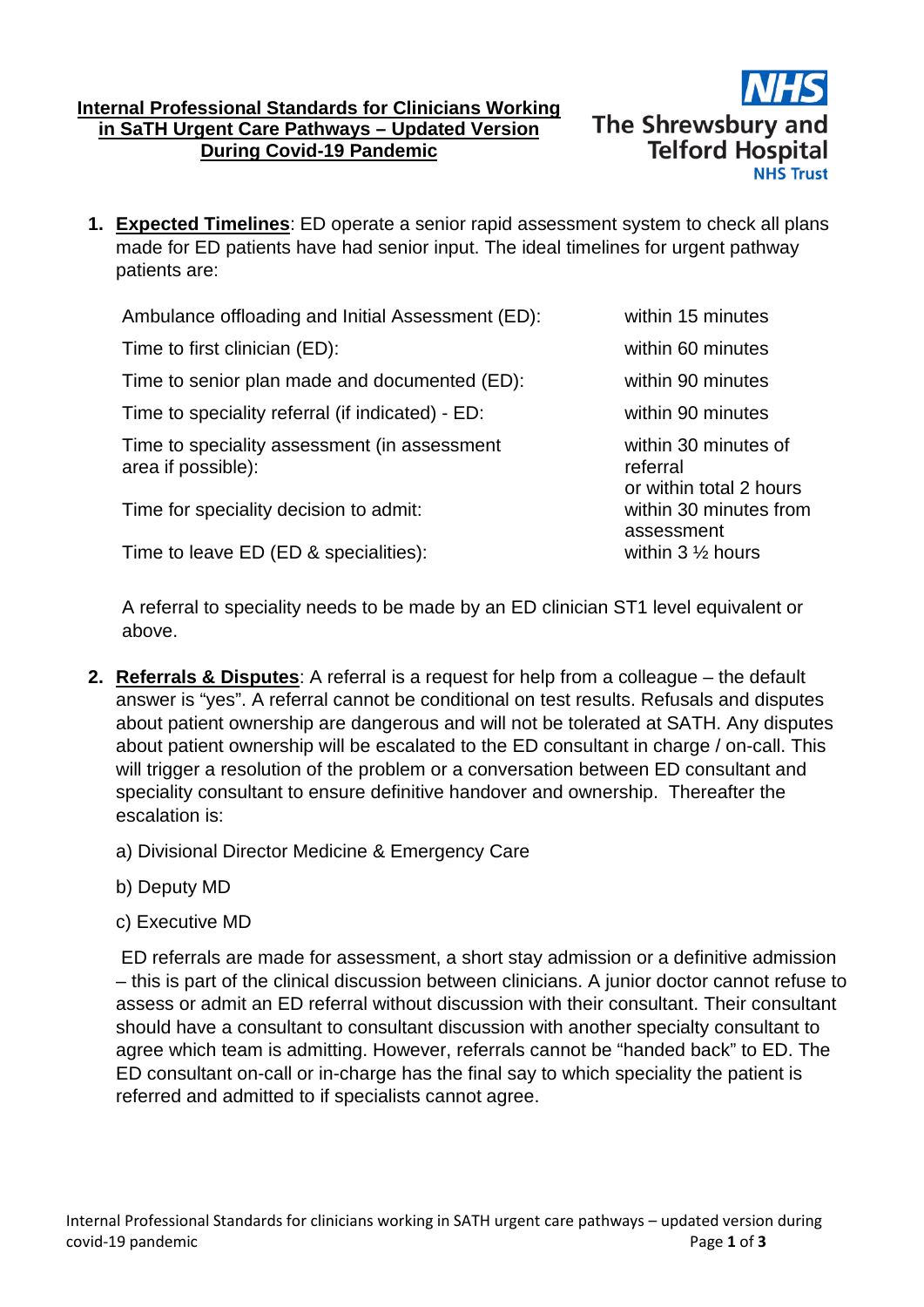**3. Direct referrals**: Patients arriving in ED in possession of a current GP referral letter, or referred to a speciality by phone by their GP, or referred by the CCC or a community referrer will be directly referred to a speciality from the outset – this referral can be made by the ED clinical navigator, by an ED middle grade or consultant or by the ED nurse in charge. Cohorting and location decision as in 3.

**Example:** ? DVT with a GP letter – can go directly to SDEC. **Exception:** Conditions that can **ONLY** be treated in ED – e.g. ? shoulder dislocation;

Patients who are arriving by ambulance from a GP who need resuscitation area – these will be seen by the speciality teams with help and input from ED in Resus.

- **4. Returners**: Patients discharged within 24 hours from speciality care and presenting with the same clinical problem will be automatically referred back to the clinical speciality they were discharged from. Principles 2 & 3 apply.
- **5. Sick / COVID patients**: Speciality referrals who are very sick, in the Resus area, or high risk for COVID, will need to be reviewed by a suitably senior speciality doctor in the appropriate area (e.g. COVID HIGH RISK zone) prior to transfer. The timelines in 1 apply.
- **6. Ward transfers**: Nursing handover can only take place between **two qualified nurses** on the phone, face to face or during transfer of the patient to the ward. Patients who have been referred from ED to speciality will be moved to a ward or AMU bed within 30 minutes of that bed being declared. Wards which have empty beds should be ready to accept an admission within 30 minutes at any time. At a minimum, patients will have the combined ED / AMU clerking completed and their current known medication prescribed on a drug chart and a VTE assessment completed. A concise clinician to clinician handover will take place on referral and when a patient has had an ED senior review but not a speciality senior review, the on call speciality middle grade will be contacted with the details of the patient and their ward destination (see SOP). Handovers can still take place during meal times, but this should be kept to a minimum. The site office operates a medical tracking system to ensure no medical admission is 'lost'.
- **7. Side Rooms**: Generally, SATH's IPCC guidance for side rooms applies (other pathogens). During the pandemic, a high or medium risk patient will be placed in an appropriate cohorting area – this cannot always and does not have to be a side room, provided they are placed on an appropriate cohort ward under the right speciality with the right PPE policy in place on that ward. The final arbiter of side room disputes are the site offices / CSMs: (RSH Tel.1203 / Bleep 886 – PRH Tel.:4027 Bleep 109)
- **8. Speciality Pathways**: During COVID, many specialities (Gynaecology, Stroke, Paediatrics, Trauma & Orthopaedics) are operating 'transfer to assess' pathways to segregate admission areas. Please familiarize yourself with these and adhere to these pathways in order to keep ED transfer time to a minimum. These pathways were designed to minimize the number of contacts with clinicians and other staff. They also help getting the patients quicker to the right speciality.
- **9. Sepsis**: Clinicians at SATH commit to timely completion of sepsis assessment and treatment. We regard completion of the sepsis assessment pathway within 15 minutes and completion of the sepsis bundle and review by an ST3 (or equivalent) or above within 60 minutes [\(https://www.rcem.ac.uk/docs/Sepsis/Sepsis%20Toolkit.pdf\)](https://www.rcem.ac.uk/docs/Sepsis/Sepsis%20Toolkit.pdf) as our prime responsibility. To not do so would mean putting lives at risk.